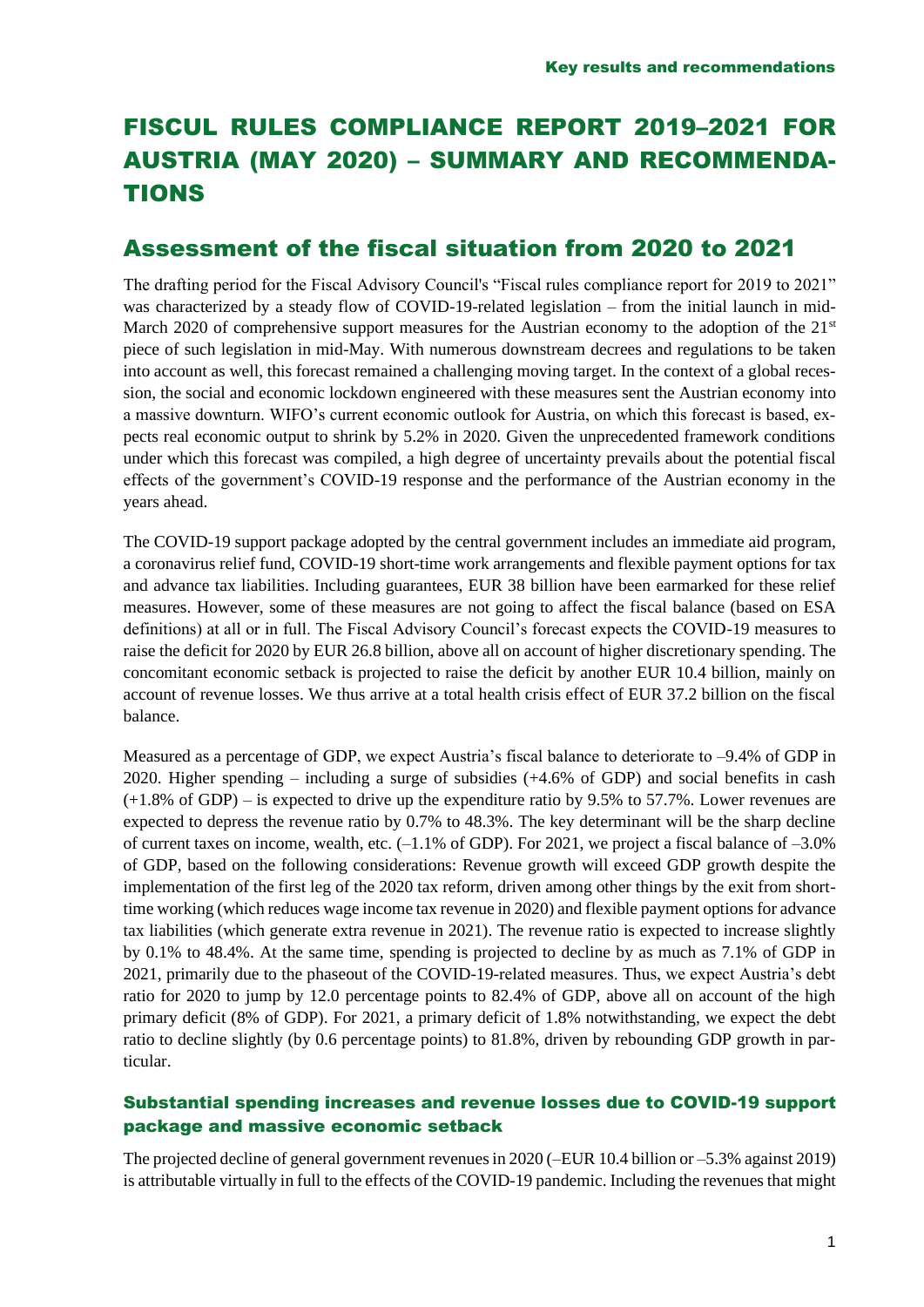#### Key results and recommendations

have been generated with the economy growing at a real rate of 1.2% in 2020, as still anticipated in late 2019, the economic fallout of the coronavirus health crisis produces a revenue shortfall of EUR 9.5 billion in 2020. The revenue losses attributable to coronavirus-related discretionary measures (including flexible payment options for advance tax liabilities, lower beverage sales taxes for restaurants and a lower intake of wage income tax given short-time working) are expected to run to EUR 6.0 billion. In sum, we thus arrive at a decline of public revenues by EUR 15.5 billion attributable to coronavirus. Lower wage income tax revenues also imply significantly lower municipal tax revenues. The convergence of the cyclical slowdown with lower VAT rates for nonalcoholic beverages for the second half of 2020 and unrecoverable tax deferrals leads to considerably lower revenues from the VAT regime, mineral oil tax and motor vehicle registration tax. The resulting loss of revenues adds up to 4.1% for indirect taxes and to as much as 12.1% for direct taxes. In particular, we expect that the flexible payment options for advance tax liabilities will reduce personal income tax revenues by EUR 1.5 billion and corporate income tax revenues by EUR 3.5 billion in 2020. In contrast, the decline in wage income tax revenues and social security contributions projected for 2020 will be limited. This is above all attributable to the stabilizing effect of the short-time work arrangements, in the absence of which there would have been much higher layoffs and a sharper decline in wage income tax revenues. With WIFO's latest economic outlook anticipating an economic recovery for 2021, general government revenues stand to increase substantially in 2021, and will, according to our forecast, even slightly exceed the pre-crisis level of 2019 but fall visibly short of the values expected for 2021 in 2019. We also anticipate the exit from flexible payment options for advance tax liabilities to generate higher revenues in 2021. On balance, public revenues will increase by EUR 8.1 billion or 4.4%.

Based on current information, we expect general government spending to increase by as much as EUR 28.4 billion or 14.8% in 2020 against 2019. The discretionary measures adopted to offset the medical and socio-economic impact of the coronavirus crisis account for EUR 20.8 billion thereof. The biggest relief measures are the COVID-19 short-time work arrangements to prevent layoffs, which we expect to cost EUR 8.0 billion, and the coronavirus relief fund set up to address firms' short-term liquidity needs, with EUR 7.2 billion earmarked for fixed cost subsidies. Additional coronavirus-related spending refers to income support from a hardship fund for micro businesses, self-employed individuals and professionals; subsidies for NGOs; and dedicated relief funds, such as relief funds for high-risk groups and parents on special leave of absence. Furthermore, we expect substantial increases in health care spending, for instance for purchases of medical products and protective gear. The sharp increase in unemployment translates into major spending increases for unemployment benefits, means-tested benefits and social assistance. The spending projections for 2021 are driven by the lifting of the special discretionary measures adopted for 2020, a recovery of the labor market and moderate pension increases compared with previous years. As in 2020, interest expenditure on outstanding public debt will contract markedly. On balance, general government spending is expected to decline by EUR 15.7 billion or 7.1% in 2021.

## Deficits substantially higher than expected by the Ministry of Finance under the latest stability programme update

Given the COVID-19 pandemic and the related uncertainty, the time series included in the latest update of Austria's stability programme do not go beyond 2021. In the update, Austria's fiscal balance is expected to deteriorate to –8% of GDP in 2020, and to improve by 6.1 percentage points to –1.9% of GDP in 2021. The improvement anticipated for 2021 reflects the easing of economic conditions projected for the second half of 2020 and beyond in WIFO's economic outlook for Austria. This means that the Fiscal Advisory Council expects Austria's fiscal deficit (Maastricht definition) to exceed the deficits projected by the government under the latest stability programme update by 1.4% of GDP in 2020, and by 1.1% of GDP in 2021, subject to the following considerations. Regarding revenue projections, we are considerably more pessimistic than the stability programme about the development of current taxes on income,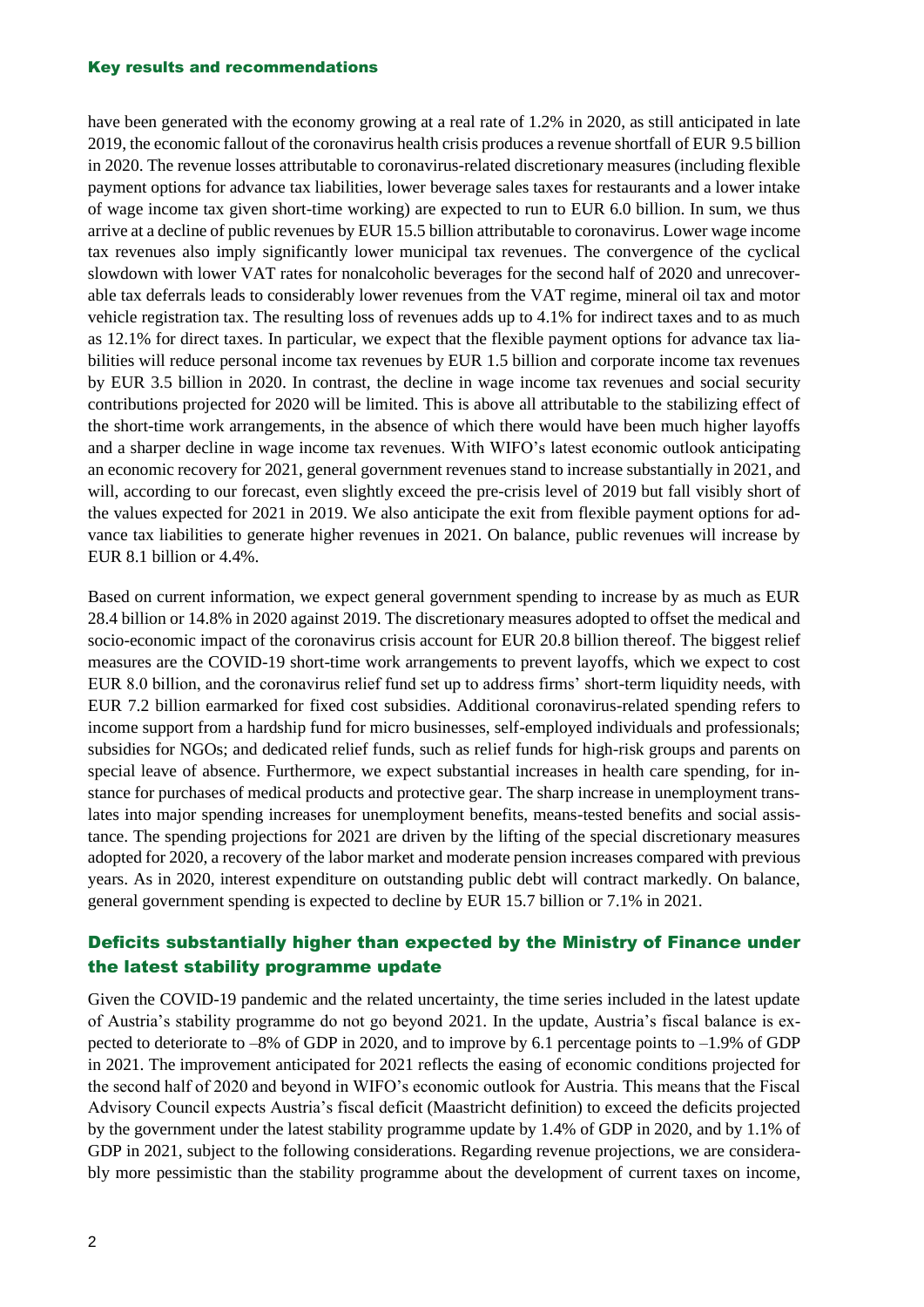wealth, etc., social security contributions and income from production activity. Moreover, we arrive at a substantially higher impact of general government spending on the 2020 budget deficit than the stability programme, which is attributable to some extent to the fact that our figures are based on more current information. For instance, we were able to consider the subsidies for NGOs, which were set at EUR 0.7 billion in mid-May. Finally, we anticipate COVID-19 short-time working to cost an extra EUR 1 billion.

## Austria failing to comply with several EU fiscal rules in 2019–2021 period due to COVID-19 pandemic

Austria's benchmark for a sound fiscal policy is a medium-term budgetary objective (MTO) of –0.5% of GDP for the structural budget deficit. Taking into account estimates of potential output, which we do not consider a sound basis for interpreting Austria's fiscal stance given the crisis-related inadequacy of data, the Fiscal Advisory Council's forecast for 2019 would imply a breach of the MTO and a "significant" breach of the expenditure rule (average deviation during 2018 and 2019). While this would imply corresponding action by the European Commission, the Commission acts only on the basis of its own figures, and its findings are different. The European Commission's spring 2020 economic forecast, which was based on a modified estimation methodology for potential output, found Austria in compliance with its MTO requirement. Therefore, the breach of the expenditure rule was not considered "significant," which is why the early warning mechanism ("significant deviation procedure") was not triggered. Deviations from the structural budget requirements in 2020 and 2021 will not be sanctioned following activation of the general escape clause of the Stability and Growth Pact in view of the COVID-19 pandemic.

|                                                                     | <b>European Commission</b><br>estimate |                          |        | <b>Fiscal Advisory Council</b><br>estimate |                          |        | <b>Federal Ministry of Finance</b><br>estimate |                          |        |
|---------------------------------------------------------------------|----------------------------------------|--------------------------|--------|--------------------------------------------|--------------------------|--------|------------------------------------------------|--------------------------|--------|
| <b>Staat insgesamt</b>                                              | 2019                                   | 2020                     | 2021   | 2019                                       | 2020                     | 2021   | 2019                                           | 2020                     | 2021   |
| Maastricht deficit of no more than 3% of GDP                        |                                        | ⊗                        |        |                                            | ⊗                        | ⊗      |                                                | ⊗                        |        |
| MTO of no more than -0,5% of GDP <sup>1)</sup>                      |                                        | general escape<br>clause |        | ⊗                                          | general escape<br>clause |        | ⊗                                              | general escape<br>clause |        |
| Government expenditure growth                                       | $\otimes$ <sup>2</sup>                 |                          |        | $\infty$                                   |                          |        | ⊗                                              |                          |        |
| <b>Reduction of debt ratio</b>                                      | ✓                                      | ⊗                        | ✓      | √                                          | ⊗                        | ⊗      | √                                              | ⊗                        |        |
| Austrian general government fiscal indicators (% of GDP)            |                                        |                          |        |                                            |                          |        |                                                |                          |        |
| Budget balance (Maastricht definition)                              | 0.7                                    | $-6.1$                   | $-1.9$ | 0.7                                        | $-9.4$                   | $-3.0$ | 0.7                                            | $-8.0$                   | $-1.9$ |
| Structural budget balance <sup>1)</sup>                             | $-0.3$                                 | general escape<br>clause |        | $-0.8$                                     | general escape<br>clause |        | $-0.8$                                         | general escape<br>clause |        |
| Total expenditure (nominal, adjusted, net of one-offs, change in %) |                                        |                          |        | 3.8                                        |                          |        | 3.7                                            |                          |        |
| Gross debt (year-end figures)                                       | 70.4                                   | 78.8                     | 75.8   | 70.4                                       | 82.4                     | 81.8   | 70.4                                           | 81.4                     | 79.3   |

### Table 1: EU fiscal rules as applied to Austria

Legend:  $\checkmark$  ... compliant with fiscal rule,  $\otimes$  ... not compliant with fiscal rule,  $\otimes$  ... not compliant with fiscal rule + significant deviation<sup>3)</sup>

1) 2019 incl. eligible deviations under unusual event clause, e.g. costs related to refugees. Red figures apply under the regular approach for estimating potential output rather than the modified methodology used temporarily by the European Commission.

2) A deviation from the expenditure benchmark is not considered significant if the Member State concerned has overachieved the MTO.

3) A deviation is deemed significant if the structural deficit deviates at least by 0.5% of GDP from the structural adjustment path or the MTO within one year or cumulated over two years.

Source: Fiscal Advisory Council (Forecast, May 2020), European Commission (Forecast, May 2020), Ministry of Finance (Stability Programme 2020), WIFO (Forecast, March 2020), authors' calculations.

While Austria stayed clearly below the deficit reference value of 3% of GDP in 2019, the COVID-19 response triggers a significant breach of the deficit criterion in 2020. The clear breach of the deficit rule in 2020 prompted the European Commission to issue a report under Article 126 (3) TFEU with a view to establishing the existence of an excessive deficit and concluding whether or not to open an excessive deficit procedure. The European Commission concluded that such a procedure was not warranted given the unusual event of the COVID-19 pandemic and the related huge uncertainty about the ensuing macroeconomic and fiscal effects.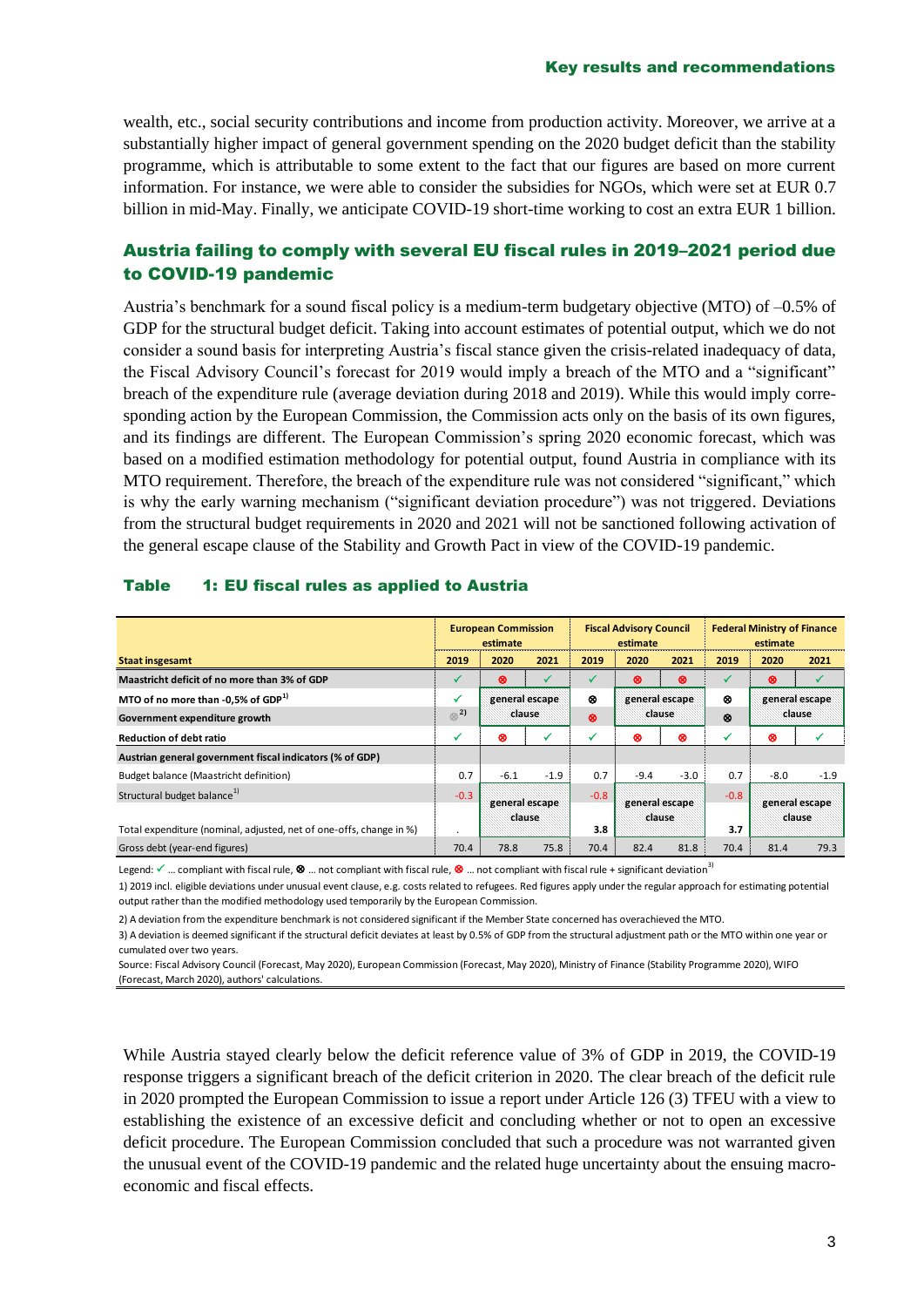#### Key results and recommendations

According to our calculations, Austria fails to meet the requirements of the EU debt rule also in 2020 and 2021. However, using a modified estimation methodology for potential output, the European Commission again concludes that Austria will have recovered sufficiently by 2021 to meet the required cyclically adjusted debt ratio and thus comply with the debt rule.

### Under national fiscal rules: no sanctions for 2019, general escape clause activated for 2020 and 2021

The fiscal balances for 2019 notified by the local and regional governments in March 2020 add up to a surplus of EUR 0.7 billion (regional chambers included), thus bolstering the central government's surplus (EUR 2.0 billion). This resulted in a clear improvement of the balances on the corresponding control accounts – the monitoring tool for establishing the amounts by which the realized structural budget balances of the central, regional and local governments deviate from their annual targets agreed under the Austrian Stability Pact (ASP 2012). While the notified figures may deteriorate for Burgenland (at the regional level) and for Vorarlberg (at the municipal level) given higher deficits, no sanctions would be forthcoming on the basis of current data. However, this is a preliminary assessment for 2019, which may change significantly, depending on the potential output estimation methodology to be used in the fall of 2020 for establishing the structural fiscal balances and the control account balances.

2020 and 2021 will be characterized by the activation of the general escape clause at the national level under Article 11 ASP 2012, under which escape clauses activated at the EU level also apply under national rules. In other words, the structural budget rules (control account-based monitoring, expenditure rule) are overruled by the general escape clause applicable at the EU level, which allows for a concerted orderly deviation from the regular fiscal requirements. In line with practice at the EU level, we will not make an ex ante evaluation of compliance with the national fiscal rules for 2020 and 2021 for the time being. Likewise, we are not going to offer an ex ante evaluation of the debt paths of the different levels of government, as the data underlying medium-term budget planning at the local and regional level in the fall of 2019 reflect the conditions prevailing before the COVID-19 pandemic started to strain health budgets and the economy.

## Recommendations of the Fiscal Advisory Council on Austria's budget policy for 2020

## Allow debt ratio to rise in 2020; seek to safeguard sustainable public finances through structural reforms

**Background:** Austria considerably reduced its debt ratio following the financial crisis thanks to combining stability-oriented fiscal policymaking with sustained efforts to resolve nationalized banks (immigon portfolioabbau ag, HETA and KA-Finanz AG). Thus, the debt ratio sank from 84.9% of GDP in 2015 to 70.4% of GDP in 2019. In 2020, the economic and social lockdown engineered by the government to contain the COVID-19 pandemic amid a global recession sent the Austrian economy into a massive downturn. In its current economic outlook for Austria, WIFO expects real economic output to decline by 5.2% in 2020. In light of this, we expect Austria's debt ratio for 2020 to jump by 12.0 percentage points to 82.4% of GDP, above all driven by a high primary deficit (8% of GDP) and the decline in GDP. For 2021, we expect the debt ratio to inch down by 0.6 percentage points to 81.8% despite a primary deficit of 1.8%, thanks to rebounding output growth in particular.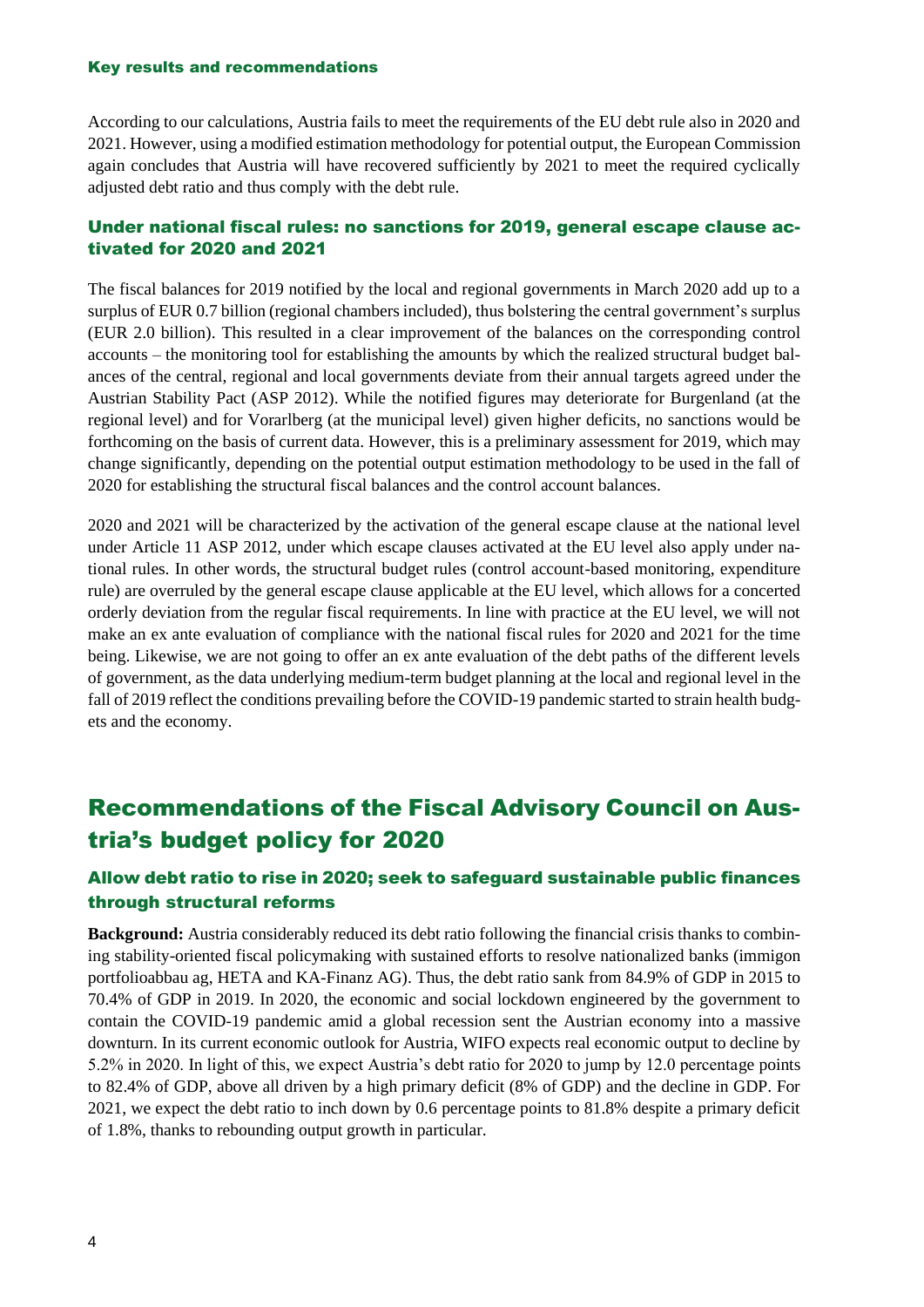### **Recommendations:**

- Seeking to actively reduce the debt ratio with short-term measures to raise revenues or cut expenditure appears inadequate at present and ought to be avoided with a view to allowing automatic stabilizers to operate in full. The sharp increase of the debt ratio in 2020 was triggered by one-off discretionary measures as well as the temporary decline of economic output, which went hand in hand with a surge in public spending and a revenue setback. Over the medium term, the fallout from the COVID-19 pandemic is unlikely to affect fiscal flow measures, and the debt ratio should be driven downward automatically to sustainable levels through the convergence of rebounding GDP growth, low sovereign bond yields and the return of revenue and expenditure levels to their medium-term growth paths.
- Given the surge of Austria's debt level and the risk of a new spike of COVID-19 infection cases and other existing risks, efforts will be required to start building up new fiscal risk buffers over the medium to long term. Thus, it would be important to swiftly implement structural reforms that have been advocated for years and decades, including above all measures to reform government and the system of taxes and subsidies, measures to redesign and sustainably finance the system of long-term care, and efforts to strengthen the sustainability of Austria's pension system. Swift action would be required to secure the necessary funding for adequate risk provisioning. The need to generate fiscal leeway apart, these structural reforms would also create important momentum to stimulate long-term potential output growth and increase the resilience of the domestic economy.

## Focus policy measures on strengthening the labor market given its special fiscal and social relevance

**Background:** Roughly half of general government revenue is driven by changes in the compensation of labor, which affect above all wage income tax and social security contributions but also municipal taxes. The fiscal impact of a range of macroeconomic shocks has been driven home by assessments made by the Fiscal Advisory Council. Supply-side shocks were found to have a visibly lower impact on the deficit ratio than demand-side shocks, and the difference is almost exclusively attributable to the fact that labor market conditions remain more stable in a supply-side shock.

### **Recommendations:**

- Given the high fiscal relevance of labor market developments, the Fiscal Advisory Council welcomes the measures adopted by the government to implement, and later extend, short-time work arrangements.
- Measures to strengthen corporate liquidity, capitalization and aggregate demand are important for keeping domestic businesses afloat. In this vein, it would be important to make tax deferrals an option beyond the current deadline of September 2020, similar to the prolongation of the temporary waiver of social security contributions.
- The measures adopted in response to the crisis, which the Fiscal Advisory Council welcomes, should be lifted when the crisis is over, subject to an orderly exit strategy.
- The design of the measures must be transparent, as must be the take-up of these measures, to allow for well-informed decisions about future action and the need for such action.
- Immediate action is also required to empower the Public Employment Service Austria to step up job referral and job search assistance services and qualification measures, to prevent deskilling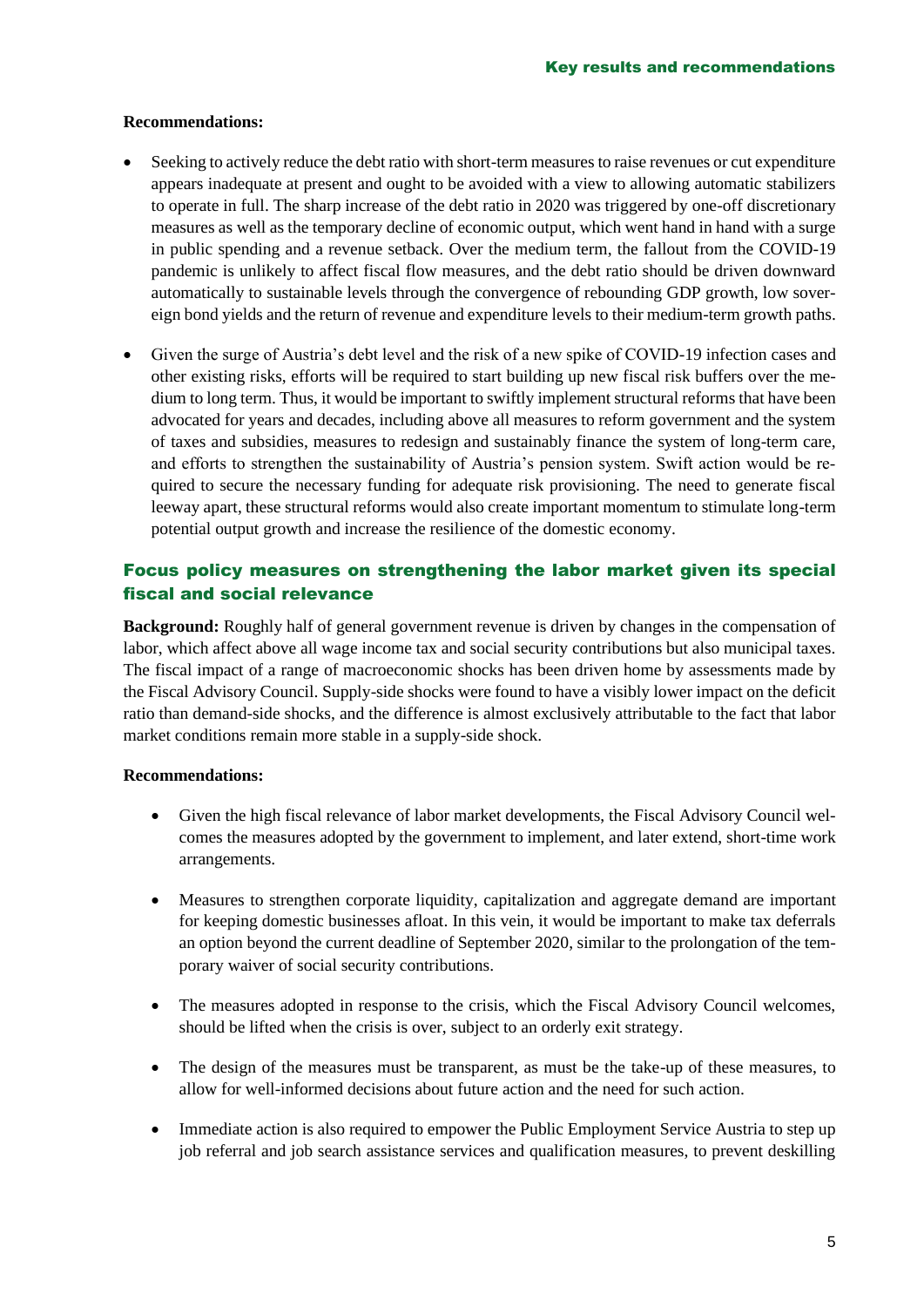and production potential limitations from rising. In this context, particular attention ought to be paid to measures supporting the youth and long-term unemployed.

### Go for "green" investments to stimulate the economy and cut  $CO<sub>2</sub>$  emissions

**Background:** Even though the COVID-19 pandemic will bring down greenhouse gas emissions over the short term, Austria still fails to meet the internationally agreed climate goals on a structural level. According to the burden-sharing goals defined in the regulatory EU framework, Austria is required to cut back its emissions by 28% until 2030 in those sectors of the economy which are not covered by the emissions trading system.

A number of scenarios identified by the Environment Agency Austria show that Austria is off benchmark even when factoring in offsetting measures. When failing to meet the cap on emissions, Austria will face a significant budgetary burden, as it will have to buy emission allowances from other Member States to offset its undercoverage. In the absence of an institutional framework for purchasing such allowances, the potential costs remain subject to a high degree of uncertainty – but a number of costing exercises imply that these costs may add up to several billions of euro.

The national energy and climate plan adopted by the Austrian government envisages close to 300 measures to secure compliance with the climate objectives. According to this plan, these measures will require substantial investment efforts as well as measures for greening the tax, funding and incentive system.

### **Recommendations:**

- The Fiscal Advisory Council calls for rapid implementation of measures aimed at cutting greenhouse gas emissions, to make sure Austria will meet its national and international climate goals.
- To reap the highest possible macroeconomic dividends, it would make sense to step up public investments above all in areas that promise to generate "twin dividends." Such measures include above all "green" investments (including rapid implementation of the Austrian Federal Railways' framework investment program, programs to improve local and regional public transportation services in metropolitan areas, renovation projects to raise thermal energy efficiency, programs to expand e-mobility and bicycle infrastructure) which have the additional benefit of stimulating the economy, improving the regional diversification of investment, reinforce Austria's growth potential in a sustained manner and speed up the greening of the economy.
- The instrument of choice would be a balanced mix of tools (tax system, emissions trading, steering measures) with a view to setting incentives for greening measures. To this end, it is important to develop a tight timeline and implement measures consistently.

## Reduce control account deficits in line with the business cycle and identify the implications of the general escape clause

**Background:** The Fiscal Advisory Council has the legal mandate to issue recommendations on activating, extending or discontinuing the "correction mechanism" under the Austrian Stability Pact. This relates to the evaluation of the control account balances, which are kept to record deviations between the realized structural budget balances at the different levels of government and the corresponding annual target values. If control account deficits breach certain limits (rule-specific limits, thresholds), they must be reduced in line with specified criteria. The Fiscal Advisory Council's preliminary assessment for 2019 indicates a potential requirement for Vorarlberg's municipal control account deficits to be cut "without